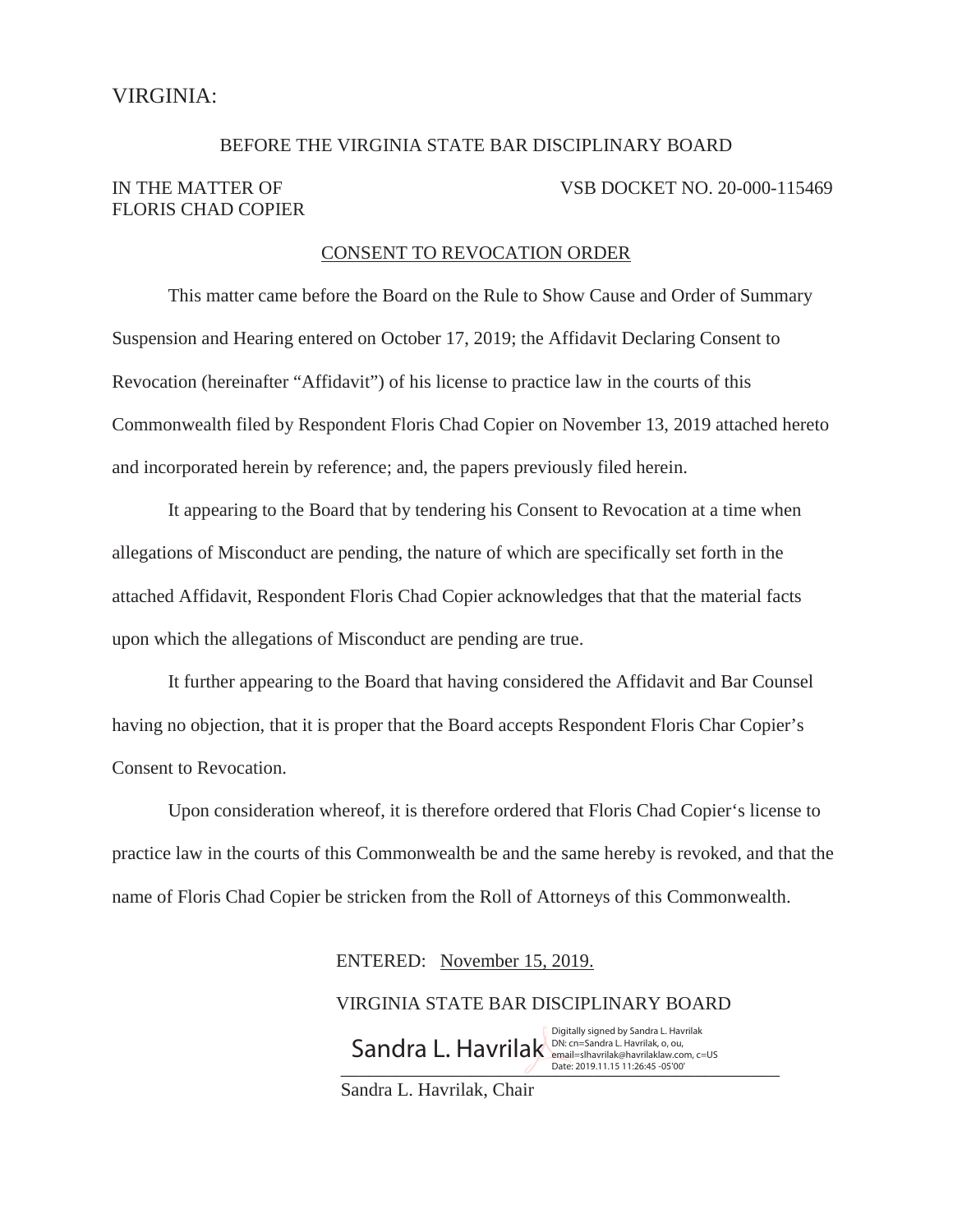

## **REFORE THE VIRGINIA STATE BAR DISCIPLINARY BOARD**

#### IN THE MATTER OF **FLORIS CHAD COPIER**

#### VSB Docket No. 20-000-115469

#### AFFIDAVIT DECLARING CONSENT TO REVOCATION

Floris Chad Copier, after being duly sworn, states as follows:

1. That Floris Chad Copier ("Copier") was licensed to practice law in the Commonwealth of Virginia on 04/22/2005;

 $2.$ That Copier submits this Affidavit Declaring Consent to Revocation pursuant to Rule of Court, Part 6, Section IV, Paragraph 13-28;

 $3.$ That Copier's consent to revocation is freely and voluntarily rendered, that Copier

is not being subjected to coercion or duress, and that Copier is fully aware of the implications of

consenting to the revocation of his license to practice law in the Commonwealth of Virginia;

 $4.$ Copier is aware that there is currently pending a complaint, an investigation into,

or a proceeding involving, allegations of misconduct, the docket number for which is set forth

above, and the specific nature of which is here set forth:

- Copier was a member of the Utah State Bar from May 15, 2009, until July  $a.$ 2017 when he intentionally did not renew his Utah Bar membership and did not submit evidence of having completed the required CLE hours.
- On February 29, 2019, Copier resigned his membership in the Utah State b. Bar. The resignation occurred while discipline charges were pending that alleged violations of the Utah Rules of Professional Conduct involving Communication, Safekeeping Property, Diligence. Withdrawing Representation and Misconduct. The material facts upon which the allegations were predicated are set forth in Exhibit A.

Copier acknowledges that, for the purposes of disciplinary proceedings in Utah. 5.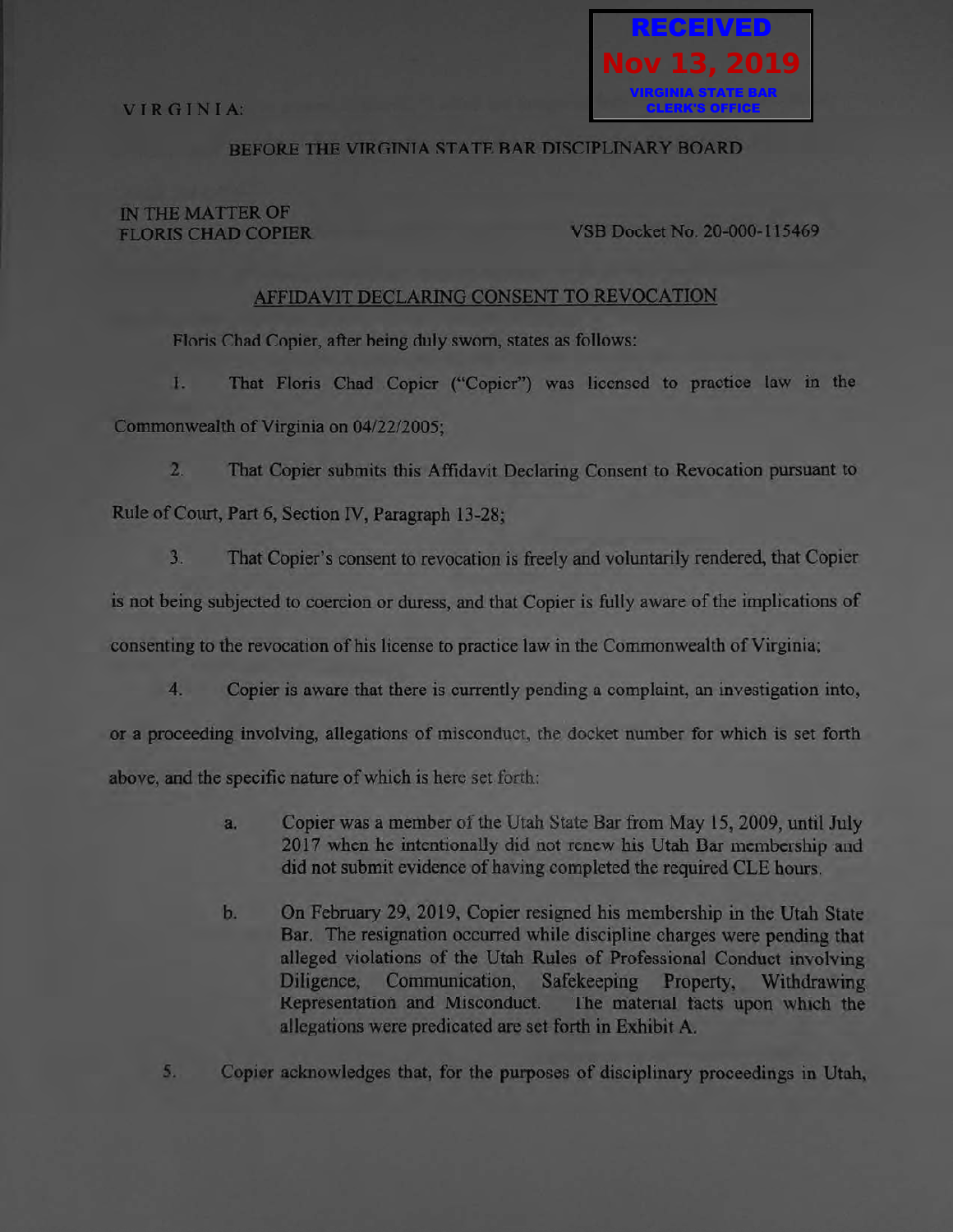he stated to be true in a sworn affidavit, "I admit the foregoing facts upon which the allegations of misconduct are based. Specifically, I admit violating Rules 1.3, 1.4(a), 1.15(a), and 1.15(c),  $1.16(d)$  and  $8.4(c)$ ."

Copier submits this Affidavit and consents to the revocation of his license to 6. practice law in the Commonwealth of Virginia because, based on his sworn admissions in the Utah disciplinary proceedings, if further proceedings based on the said admissions of misconduct were brought or prosecuted to a conclusion by the Virginia State Bar, he could not successfully defend them.

Executed and dated on

Floris Chad Copiet Respondent

**CITY/COUNTY OF** 

to wit:

The foregoing Affidavit Declaring Consent to Revocation was subscribed and sworn to before

me by Floris Chad Copier on 4 |00 - 13, 2019

My Commission expires: 10/20 2020

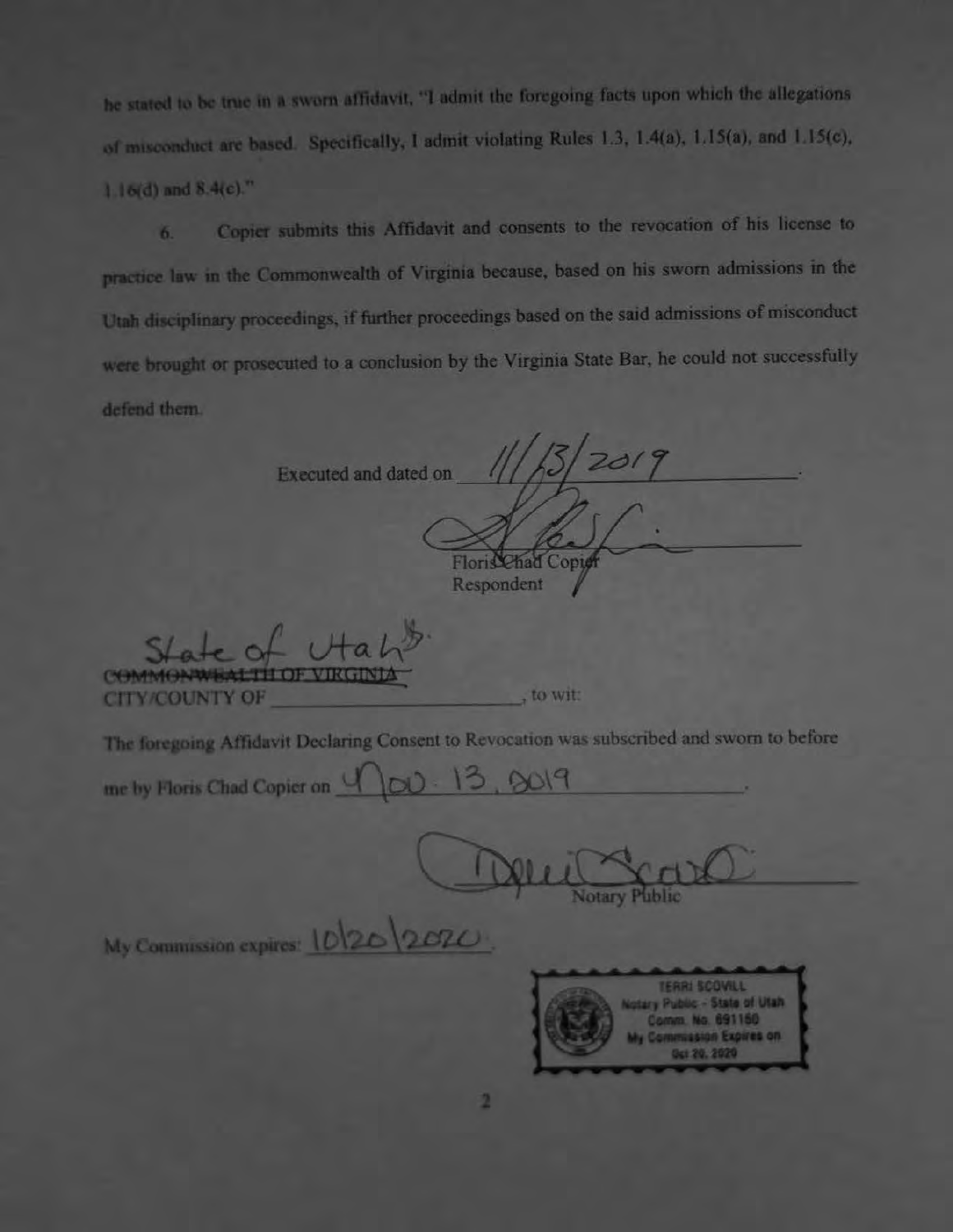

Billy L. Walker

Adam C. Bevis Deputy Sarren Counsel

Diane Akiyama<br>Assistant Counsei

Sharadee Fleming

Emily A. Lee Assistant Court

Barbara L. Townsend

# **Utal1 State Bar~**

**Office of Professional Conduct**  645 South 200 East, Suite 205 • Salt Lake City, Ulah 84111 -3834 Telephone:. (801) 531-9110 • **FAX:** (801) 531-9912 **RECEIVED** 

APR 23 2019

April 17, 2019

VIRGINIA STATE BAR

Intake Office Virginia State Bar 1111 East Main, Suite 700 Richmond, VA 23219

> Re: In the Matter of the Discipline of F. Chad Copier Supreme Court Case **No.:** 20190169

To whom it may concern:

Enclosed is an Order Accepting Resignation with Discipline Pending, entered on March 27, 2019 against attorney F. Chad Copier. I am sending this information as Mr. Copier is registered with the Virginia State Bar, Bar Number 70050.

If you have any questions, please feel free to contact me.

Sincerely,

please feel free to contact me.<br>
Sincerely,<br>
Cynthia Schut<br>
Paralegal<br>
Paralegal<br>
Paralegal<br>
Paralegal<br>
Paralegal<br>
Paralegal

Paralegal Office of Professional Conduct

/ems Enclosure

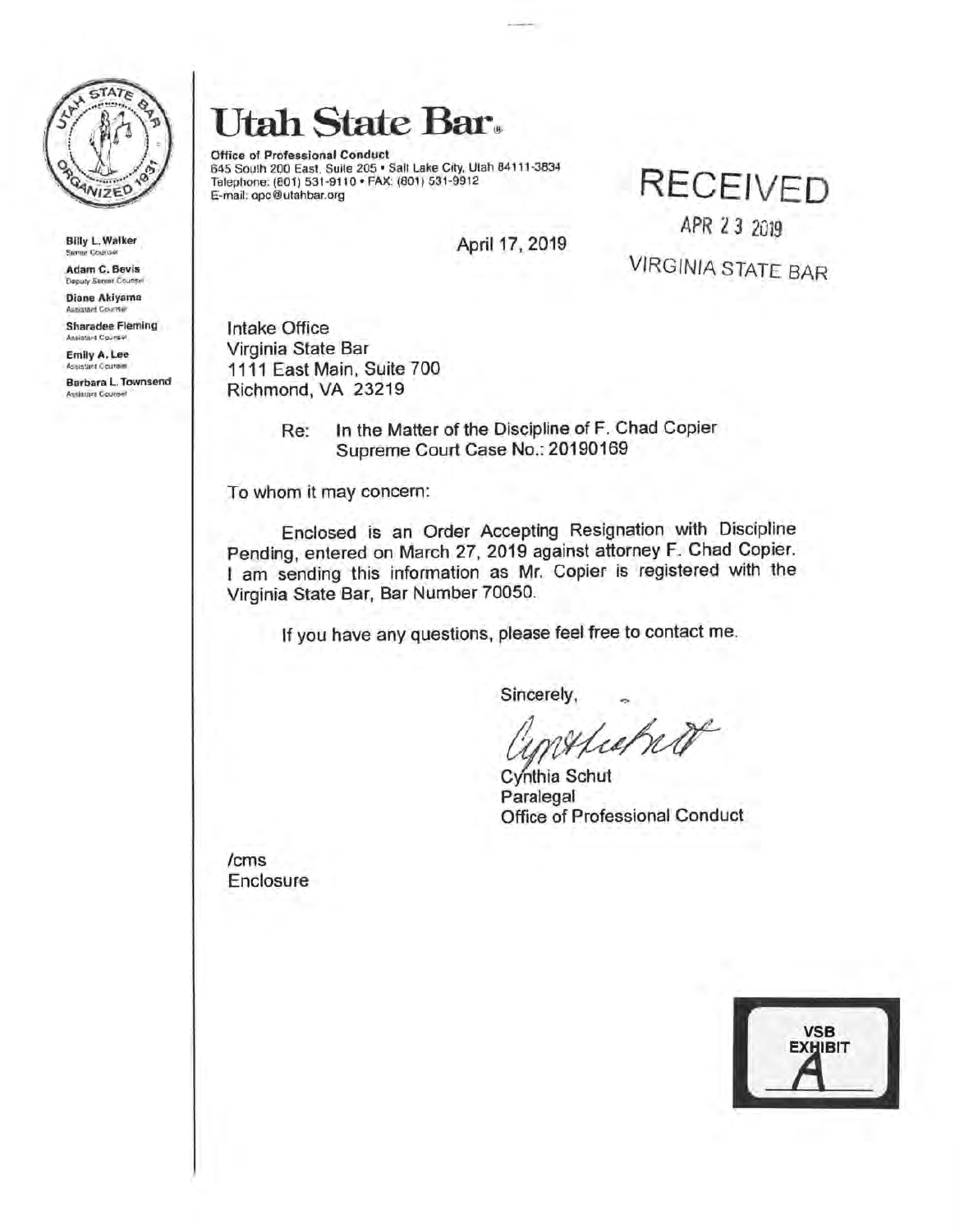

Diane Akiyama #7125 Assistant Counsel OFFICE OF PROFESSIONAL CONDUCT Utah State Bar 645 South 200 East Salt Lake City, UT 84111 (801) 531-9110 opcfiling@utahbar.org

-

|                                        | IN THE UTAH SUPREME COURT                                     |
|----------------------------------------|---------------------------------------------------------------|
| In the Matter of the<br>Discipline of: | <b>ORDER ACCEPTING RESIGNATION</b><br>WITH DISCIPLINE PENDING |
| F. Chad Copier, #12338<br>Respondent.  | Supreme Court # 20190169.                                     |

Pursuant to Rule 14-521 of the Rules of Lawyer Discipline and Disability, and based upon the sworn petition of the Respondent, F. Chad Copier, and the consent of the Office of Professional Conduct, the Utah Supreme Court hereby enters an Order Accepting Resignation with Discipline Pending. This Order is effective immediately.

IT IS HEREBY ORDERED that:

1. F. Chad Copier Is hereby enjoined and prohibited from practicing law In the State of Utah, holding himself out as an attorney at Jaw, performing any legal services for others, giving legal advice to others, accepting any fee directly or indirectly for rendering legal services as an attorney, appearing as counsel or In any representative capacity In any proceeding In Utah court or before any Utah administrative body as an attorney (whether state, county, munfclpal or other) or holding hfmself out to others or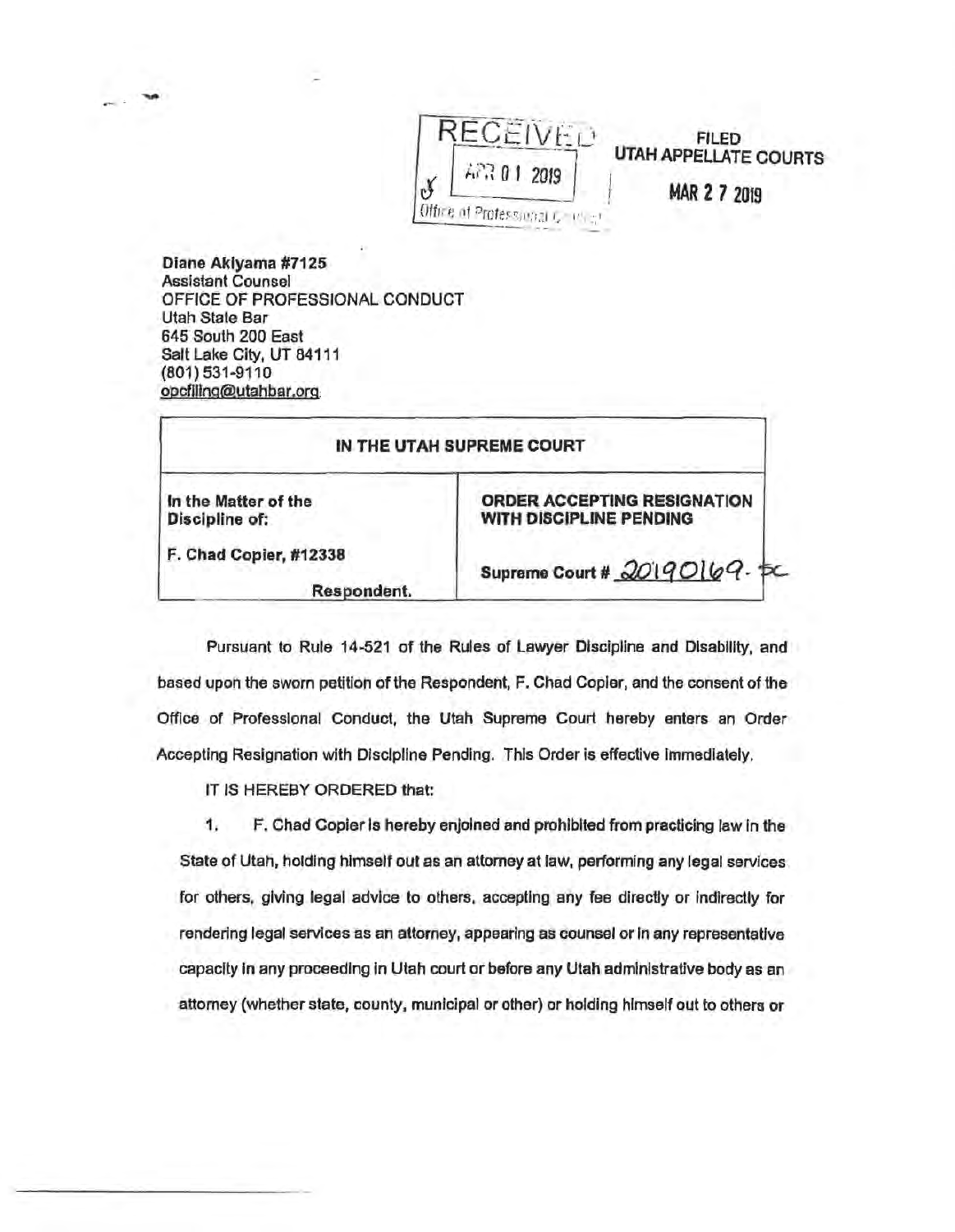using his name in any manner in conjunction with the words "Attorney at Law", "Counselor at Law," or "Lawyer",

 $2.$ IT IS FURTHER ORDERED that Mr. Copler shall comply with all requirements of Rule 14-526 of the Rules of Lawyer Discipline and Disability.

3. IT IS ORDERED that Mr. Copier is to reimburse the Utah State Bar Fund for Client Protection ("the Fund") for any money that the Fund pays based upon its rules.

4. IT IS FURTHER ORDERED that Mr. Copier shall comply with all parts of Rule 14-525 of the RLDD regarding any request for readmission to the practice of law.

DATED this  $2\sqrt[n]{\omega}$  day of  $M$  avelones, 20/2.

BY THE COURT:

Approved as to form: **Chad Copier** Respondent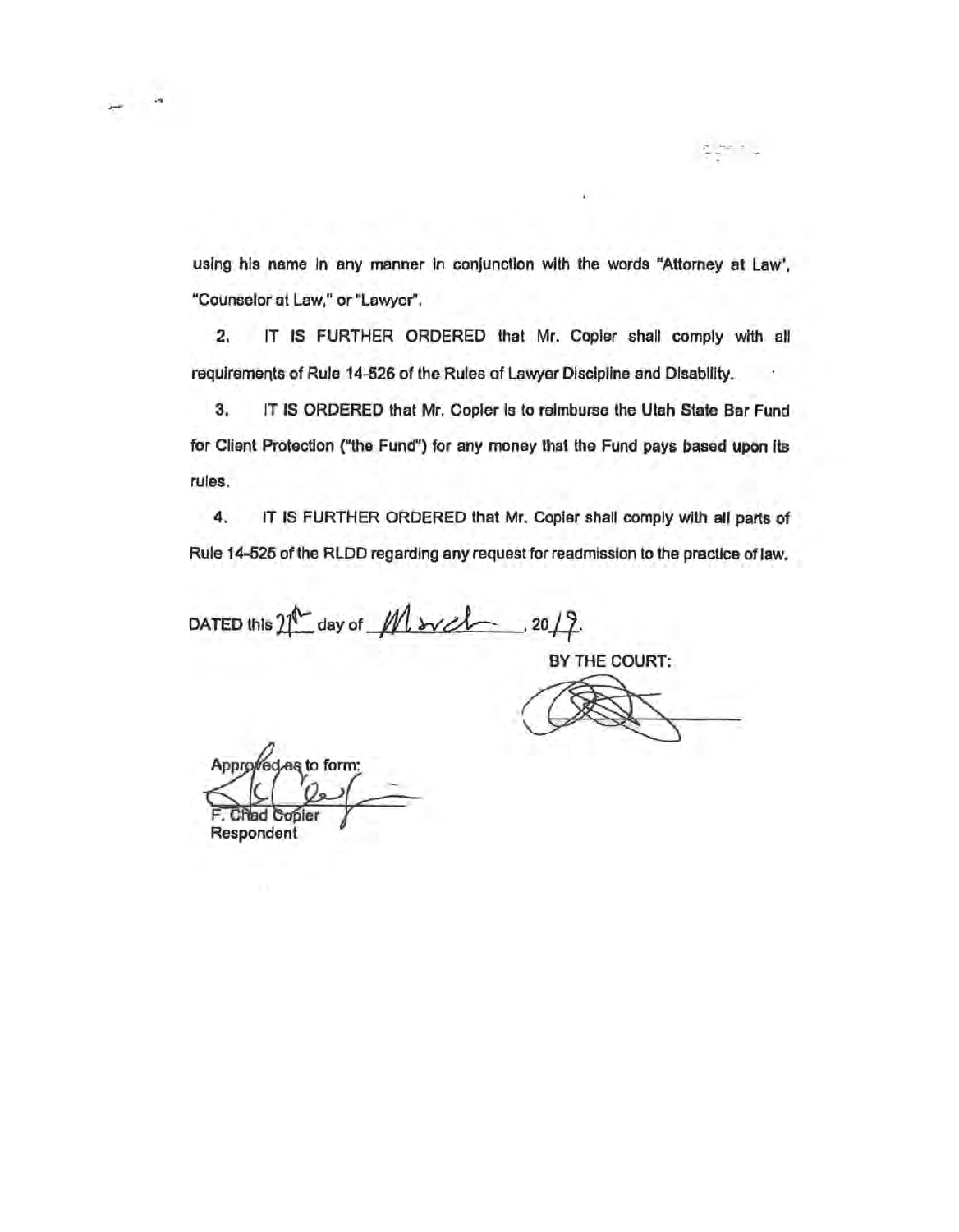# CERTIFICATE OF SERVICE

I hereby certify that on April 1, 2019, a true and correct copy of the foregoing ORDER was sent by electronic mail to be delivered to:

F. CHAD COPIER fchadcopier@gmail.com

 $\rightarrow$ 

**DIANE K AKIYAMA** OFFICE OF PROFESSIONAL CONDUCT opcfiling@utahbar.org

By Nicole Gray

Clerk of Court

Case No. 20190169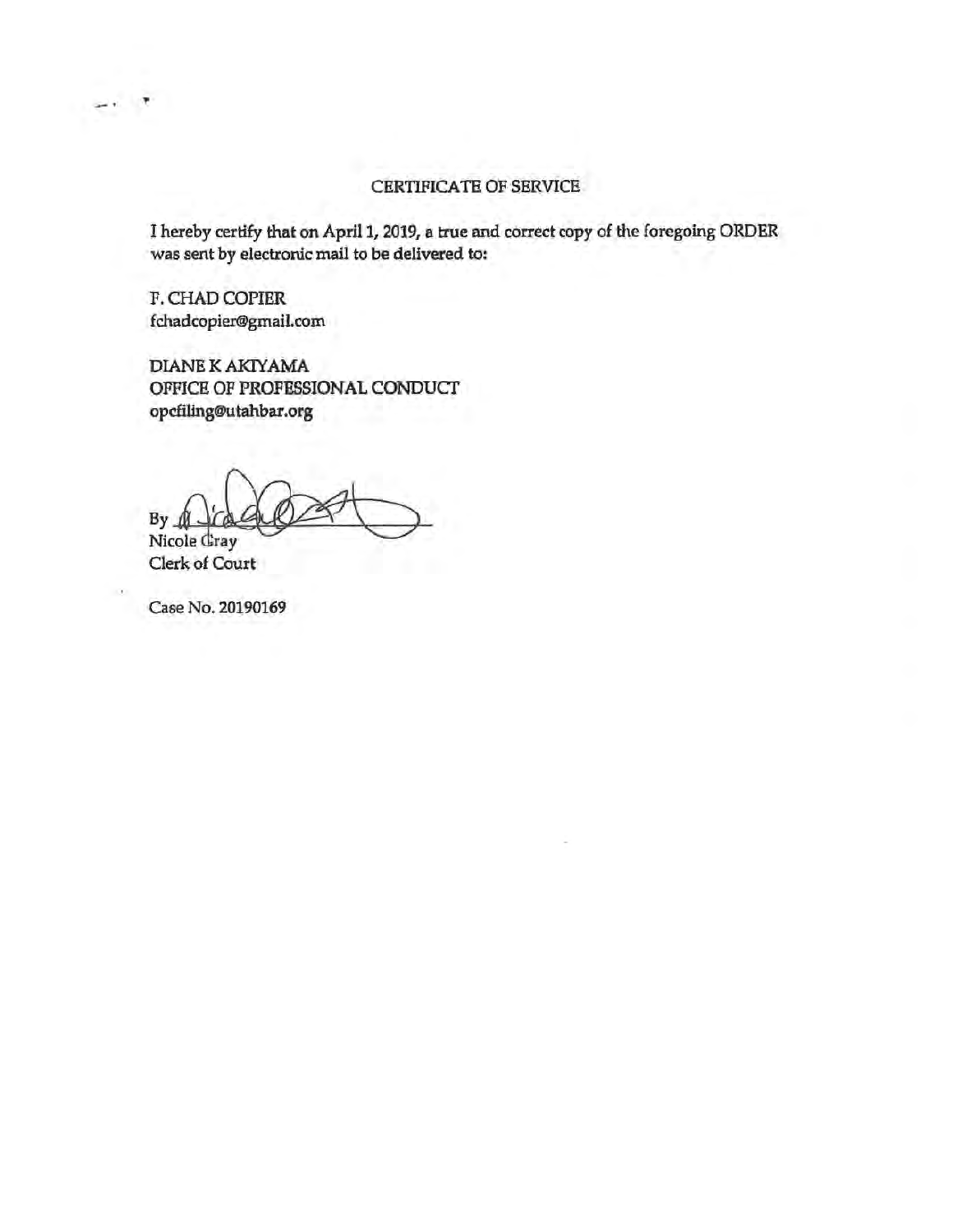Diane **Akiyama #7125**  Assistant Counsel OFFICE OF PROFESSIONAL CONDUCT Utah State Bar 645 South 200 East Salt Lake City, UT 84111 (801) 531-9110 opcfiling@utahbar.org

 $\cdot$  :

| IN THE UTAH SUPREME COURT                                        |                                                                                        |
|------------------------------------------------------------------|----------------------------------------------------------------------------------------|
| In the Matter of the<br>Discipline of:<br>F. Chad Copier, #12338 | <b>RESPONSE AND CONSENT TO</b><br><b>RESIGNATION WITH DISCIPLINE</b><br><b>PENDING</b> |
| Respondent.                                                      | Supreme Court #                                                                        |

Pursuant to Rule 14-521, Rules of Lawyer Oiscipline and Disability, the Utah State Bar's Office of Professional Conduct ("OPC") hereby responds and consents to the Petition for Resignation With Resignation With Discipline Pending filed by the Respondent, F. Chad Copier.

The OPC has been investigating Mr. Copier's conduct and believes that he should be disciplined in the Petition for Resignation with Discipline Pending. In the OPC's view; the conduct admitted in Mr. Garrett's Petition would constitute violations of Rules 1.3, 1.4(a), 1.5(a), 1.15(c), 1.16(d) and 8.4(c) of the Rules of Professional Conduct. Pursuant to the Standards for Imposing Lawyer Sanctions, specifically Rule 14-605(a)(2) and Rule 14-605(a)(3), the OPC believes the disbarment would be the appropriate presumptive sanction for Mr. Copier's violation of these rules.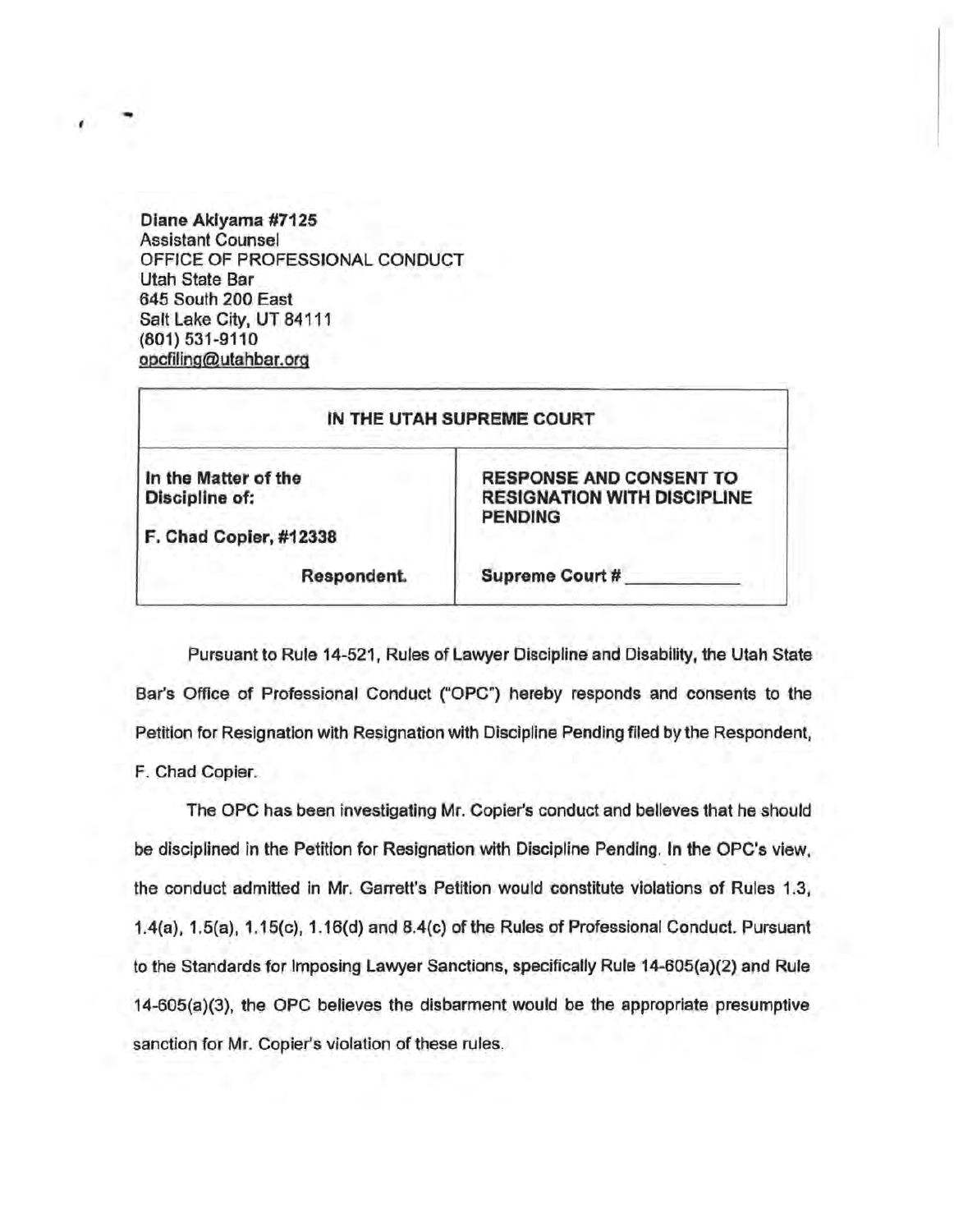The OPC objects to and disagrees with Mt. Copier's characterization of the OPC's handling of this matter and Mr. Copier's statement of fact that he is a former member of the Utah State Bar. Mr. Copier is still a member of the Utah State Bar even though he is not an active member.

'

However, inasmuch as Mr. Copier is prepared to resign with discipline pending, which is tantamount to disbarment, the OPC believes that trial of this matter in order to seek discipline, which would require the time and attention of a court and the expenditure of limited public and Utah State Bar resources without further protecting any public interest or further advancing the purposes of the attorney disciplinary system, Is not warranted. The OPC therefore consents to Mr. Copier's Resignation with Discipline Pending and respectfully requests the Court enter the Order.

DATED March 1, 2019

Diane Akiyama<br>Assistant Counsel Office of Professional Conduct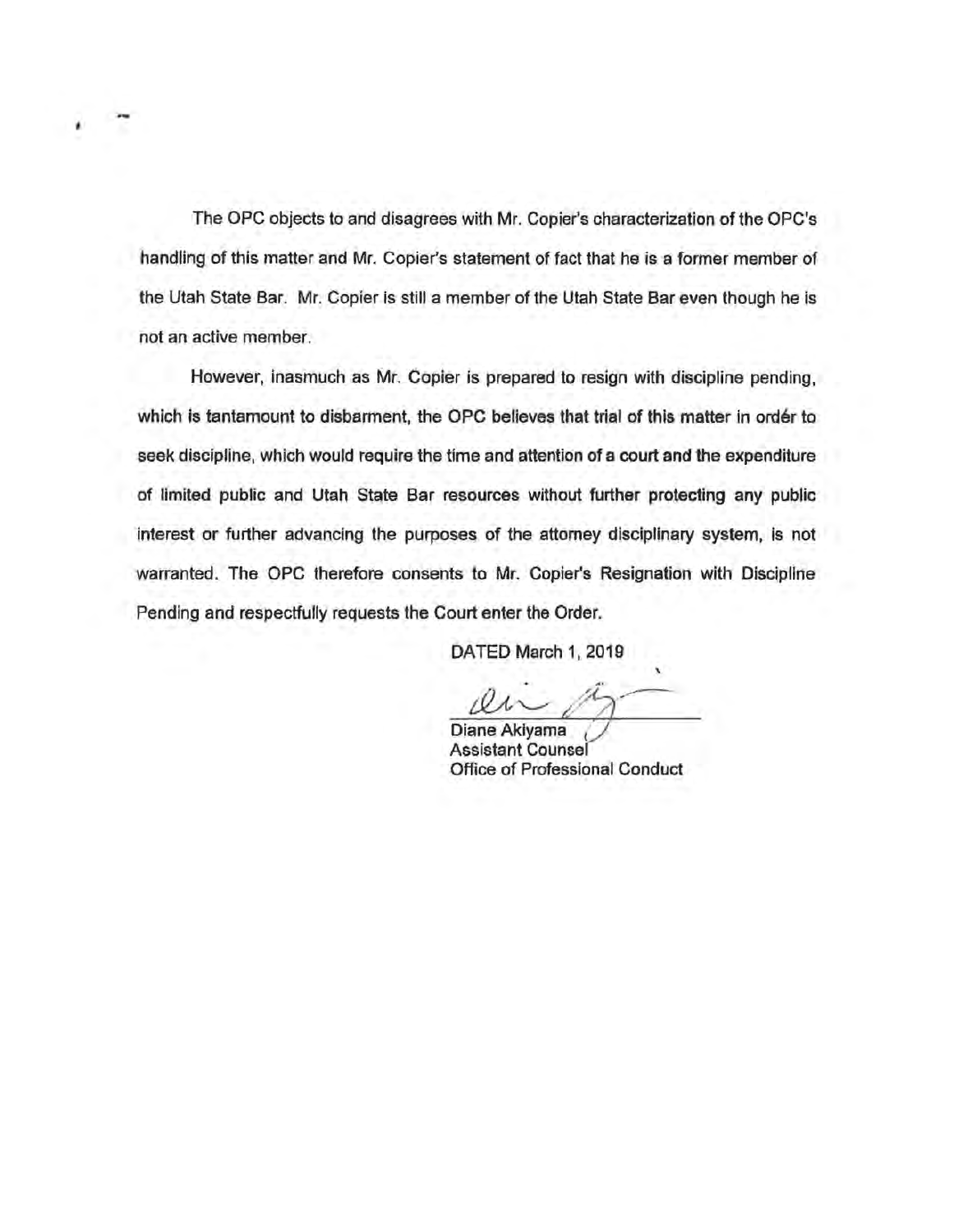## **CERTIFICATE OF SERVICE**

I hereby certify that on March 1, 2019 I caused to be served via USPS, first-class postage prepaid, a true and correct copy of RESPONSE AND CONSENT TO RESIGNATION WITH DISCIPLINE PENDING on the following:

C. Chad Copier 5373 W, 10480 N. Highland, UT 84003 chad@fchadcooier.com,

 $\sim$   $\sim$ 

Contlicher.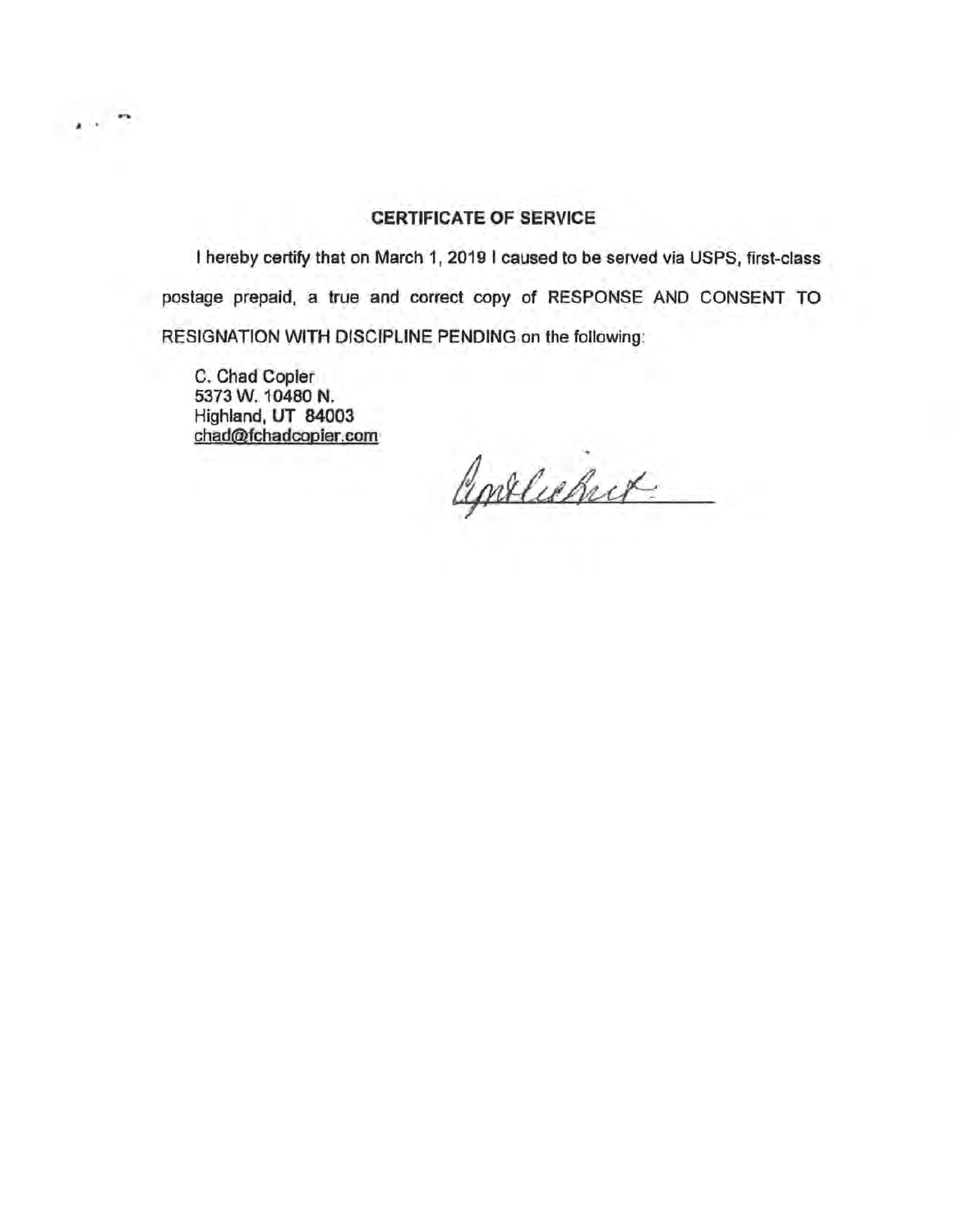F. Chad Copier Respondant 5373 W. 10480 N. Highland, UT 84003 (801)755-1296 fchadcopier@gmall.com

| IN THE SUPREME COURT                   |                                                     |
|----------------------------------------|-----------------------------------------------------|
| In the Matter of the Discipline<br>of: | PETITION FOR RESINGATION<br>WITH DISCIPLINE PENDING |
| F. Chad Copier #12338<br>Respondent.   | <b>Supreme Court No.</b>                            |

Pursuant to RUie 14-521, Rules of Lawyer Discipline and Disability, F. Chad

Copier being first duly sworn, deposes and states:

1. I admit for the purposes of the disciplinary proceedings the facts upon which

the allegations of misconduct set forth below are based:

- a. I was an attorney in the State of Utah and a member of the Utah State Bar.
- b. I was a member of the Utah State Bar from May 15, 2009, until July 2017 when I intentionally did not renew my Utah Bar membership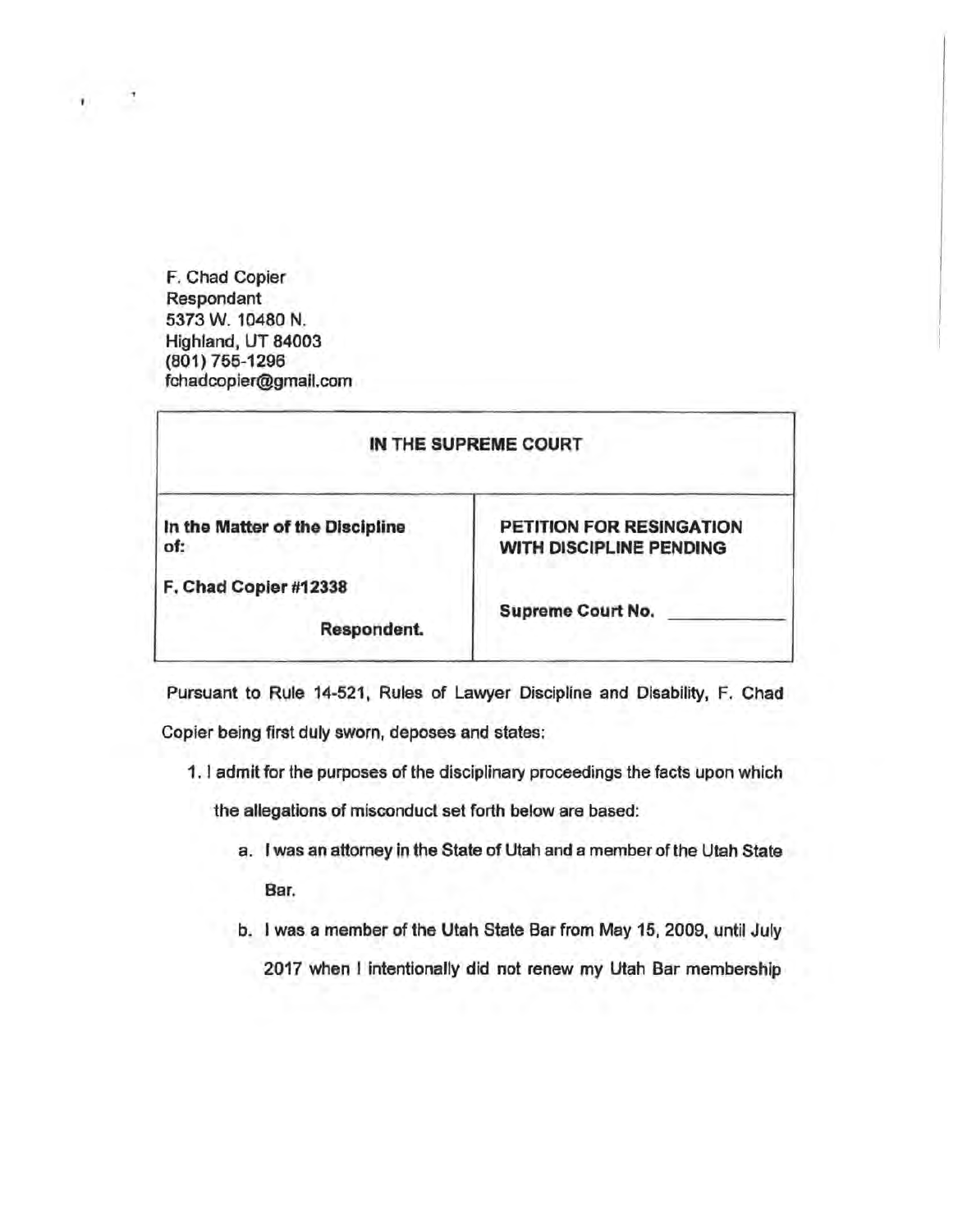and did not submit evidence of having completed the required CLE hours.

 $\mathbf{r}$ 

- c. I was informed by the Utah State Bar and Utah Courts in 2017 that I am no longer permitted to practice law in Utah based on noncompliance with CLE reporting and bar renewal requirements.
- d. Scott Boyle hired me on or around June 2014 for patent application work on two devices.
- e. On June 17, 2014, Mr. Boyle sent me a text message requesting a meeting for June 26, 2014 to retain me.
- f. On June 26, 2014, Mr. Boyle met with me to pay him a \$2,000.00 cashier's check and have me begin the patent process for two devices.
- g. Mr. Boyle gave me pictures and drawings of the devices for Which he was seeking patents.
- h. On June 26 or 27, 2014, I deposited the cashier's check into my savings account.
- i. In 2014, I did not have an authorized IOLTA trust account.
- j. In 2014 I was using a savings account as a trust account.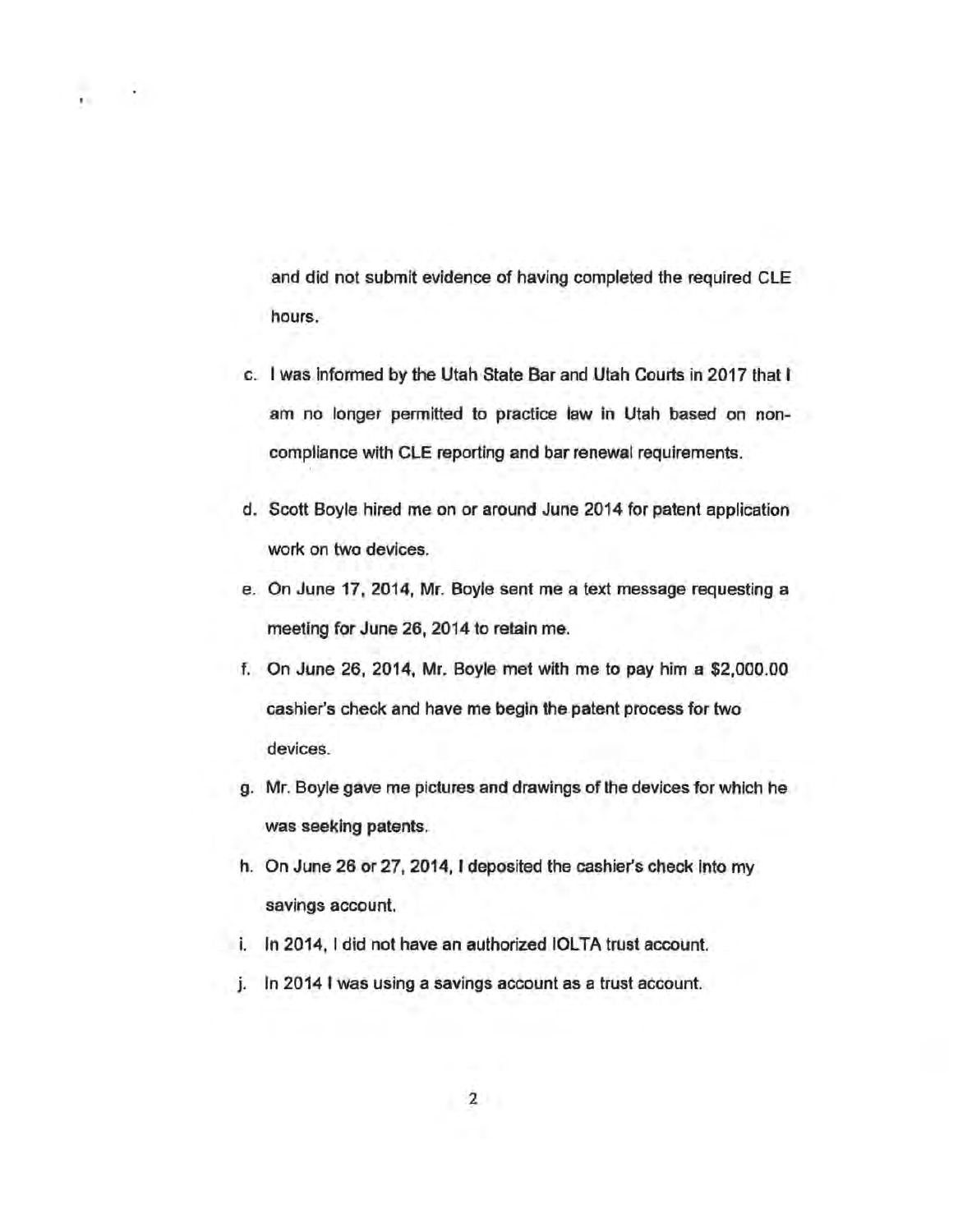k. I had not earned all of the \$2,000.00 advance fee when I deposited the check into my savings account.

"

- I. I did not provide Mr. Boyle any draft applications or any other work that I performed for Mr. Boyle.
- m. Mr. Boyle sent text messages and emails to me and left phone messages for status updates.
- n. I provided Mr. Boyle little or no information about his case.
- o. I texted back to Mr. Boyle with promises to send him drafts and I failed to respond.
- p. After being unable to contact me for some time, Mr. Boyle located my home address.
- q. Mr. Boyle made about three trips to my home for information about his case.
- r. In response to Mr. Boyle's visit to my home, I initially informed Mr. Boyle that the work had been mostly finished.
- s. During other visits to my home, I informed Mr. Boyle that my computer crashed, that I got a new phone, and that I did not have Mr. Boyle's contact information. Mr. Boyle gave me his contact information again.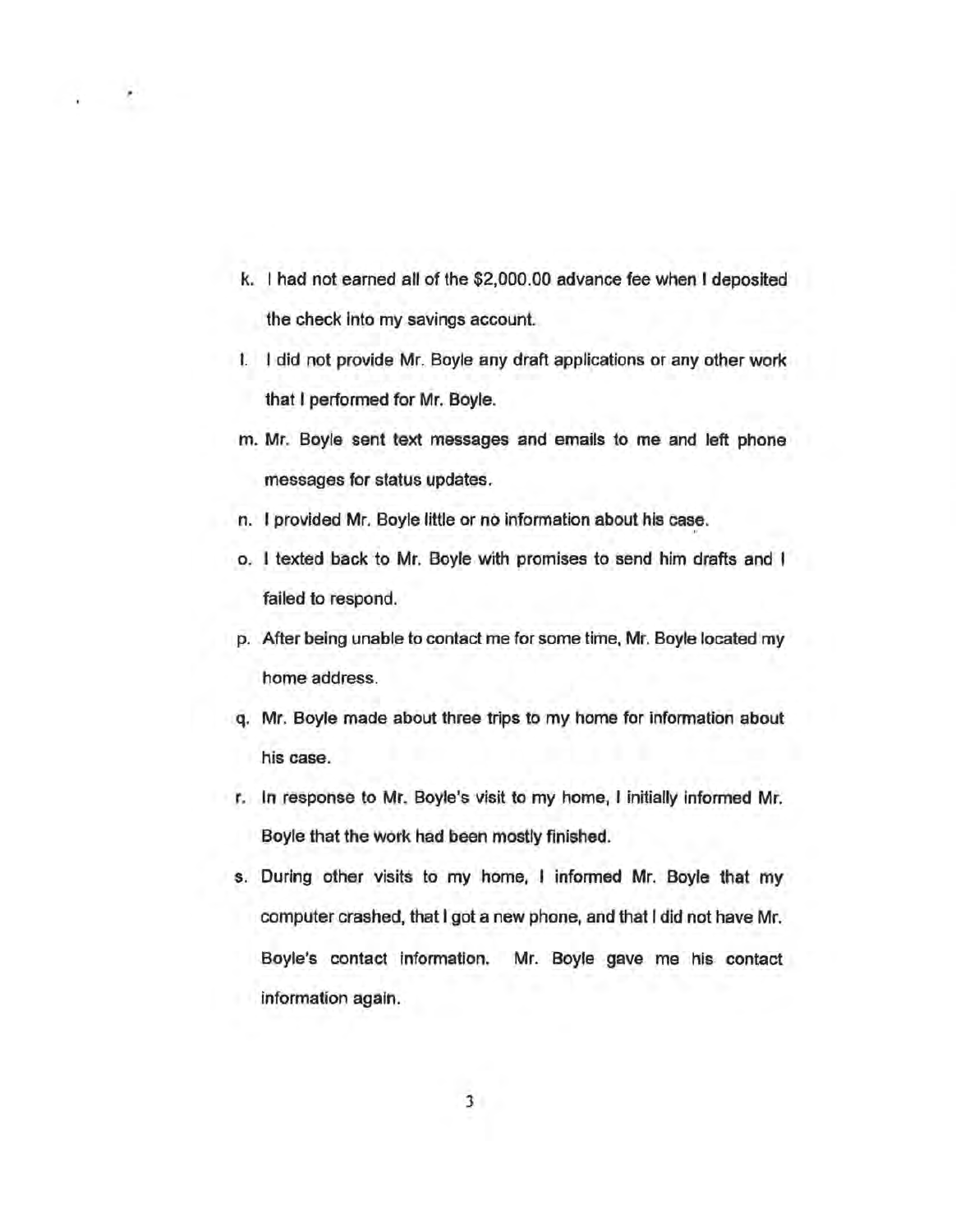bb. I did not respond to Mr. Boyle's termination letter.

cc. I did not refund any fees to Mr. Boyle.

- dd. Isaac Jacobson retained me to write three provisional patents for Telegenic.
- ee. On May 11, 2017, Mr. Jacobson paid \$3,000.00 as a retainer for my legal services. I did not deposit the retainer in rny trust account.
- ff. I exchanged several emails and had several phone conversations with Mr. Jacobson regarding what was needed for the patents and began work on the patent applications.
- gg.On June 21, 2017, In response to Mr. Jacobson's text message regarding the status of the patent applications, I responded, "Just got back into town. Almost done. Hoping to email first one over Wed evening," as I had been out of town.
- hh. Since then, Mr. Jacobson's attempts to contact me via phone, email and text message were unsuccessful, as I was also out of town in Seattle helping a family member during the week of the fourth of July.
- ii. On July 10, 2017, Mr. Jacobson requested a refund of the retainer. At that time, Mr. Jacobson had not seen any work or proof of work since he made the payment.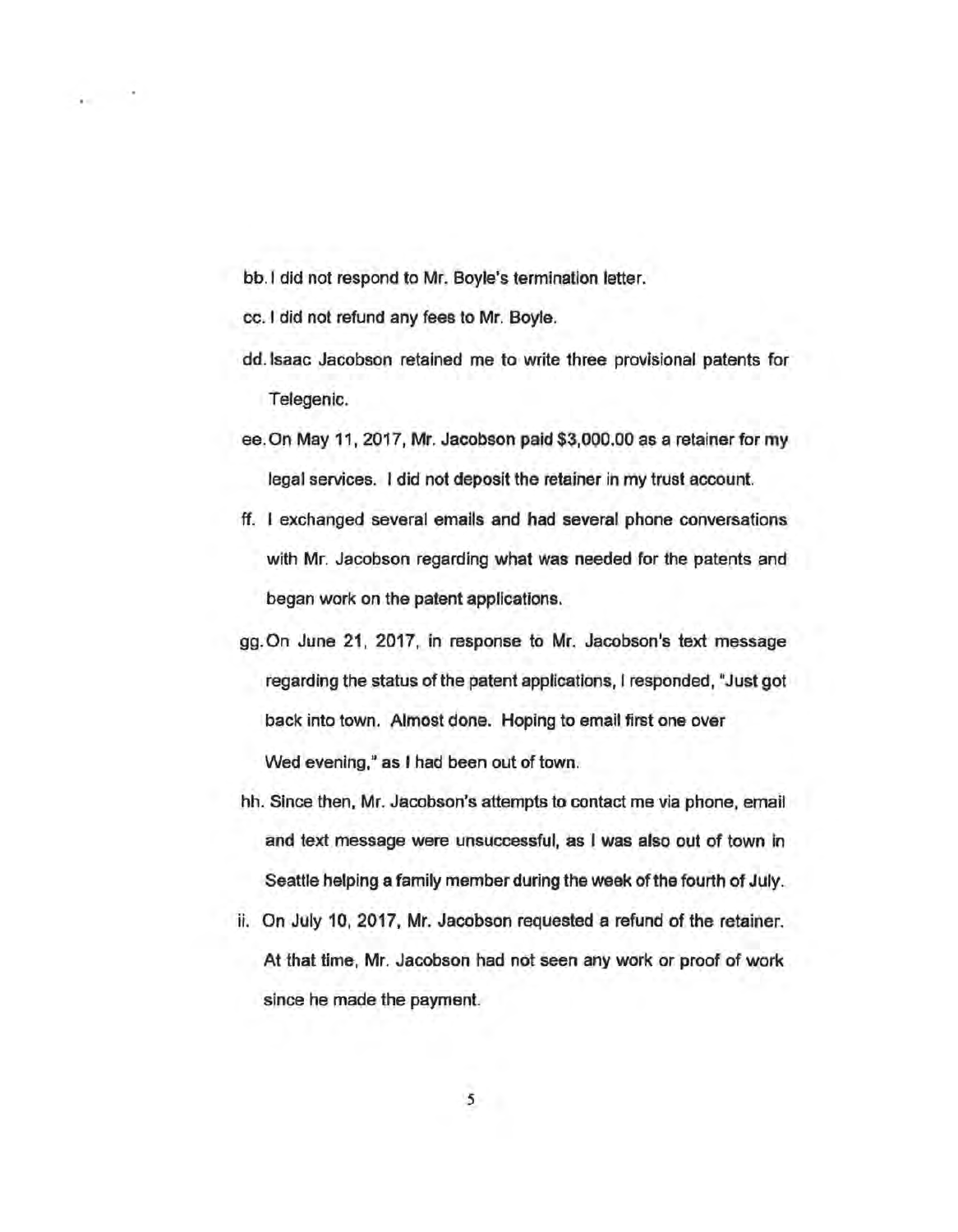- jj. Mr. Jacobsen's bank returned to the \$3000 retainer to him In September 2017 after he requested a stop payment in July with his credit card company.
- kk. I exaggerated the status of the patent work when I communicated with Mr. Boyle and Mr. Jacobson about their matters.
- 2. For purposes of the Disciplinary proceeding, I admit the foregoing facts upon which the allegations of misconduct are based. Specifically, I admit violating Rules 1.3, 1.4(a), 1.15(a), and 1.15(c}, 1.16{d), and 8.4(c).
- 3. The violations alleged and admitted to constitute grounds for discipline.
- 4. I do not desire to cause any further burden, expense, or complication to the Court, the OPC, or any other party.
- 5. I am· submitting my resignation freely and voluntarily, and without coercion or duress.
- 6. I acknowledge that the discipline matter, this Petition and any sanction imposed shall be available to the public and that a notice of this resignation shall be published in the Utah Bar Journal.
- 7. l agree to comply with such other orders as the Supreme Court of Utah may Impose.
- 8. I am submitting my resignation because I was deeply unhappy in the legal profession, which led to my failures in providing the professional service my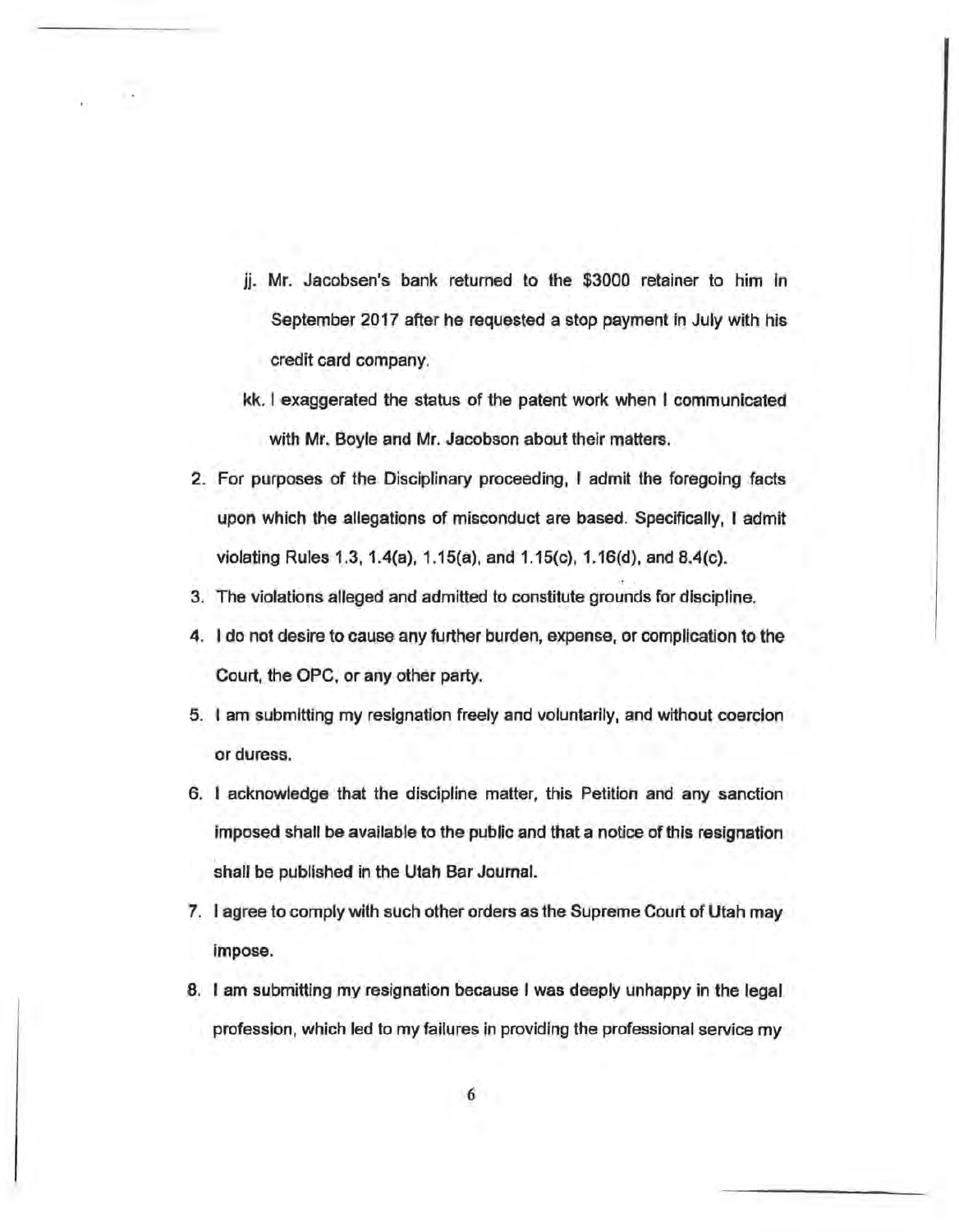clients had come to expect. I was suffering from deep depression and was unable to even make myself do simple tasks during various periods of time.

 $1.10 - 1.7$ 

- 9. Frankly, the malicious actions of OPC during this process have reinforced my decision to never practice law again, as I am reminded that fartoo few in the practice of law actually seek justice or the truth, but rather to destroy their opponents using any means.
- 10.Prior to ceasing the practice of law in 2017, I became a high school math teacher, which reinvigorated me. Teaching was a wonderful, rejuvenating experience, and restored the happiness and positive mental health I enjoy prior to becoming an attorney.
- 11. I believe my deep depression was at least in part caused by the unceasing negativity, ends-justify-the-means attitudes, and gamesmanship of many of the attorneys and public officials I interacted with. I can fight no more.
- 12.1 am fully aware of the implications of submitting the resignation. I have reviewed Rule 14-521 of the Rules of Lawyer Discipline and Disability ("RLDD"), with respect to discipline, resignation and readmission of members of the Utah State Bar. I understand that this resignation constitutes a revocation, not only of my right to practice law in Utah, but a revocation of my admission to the Supreme Court of the State of Utah.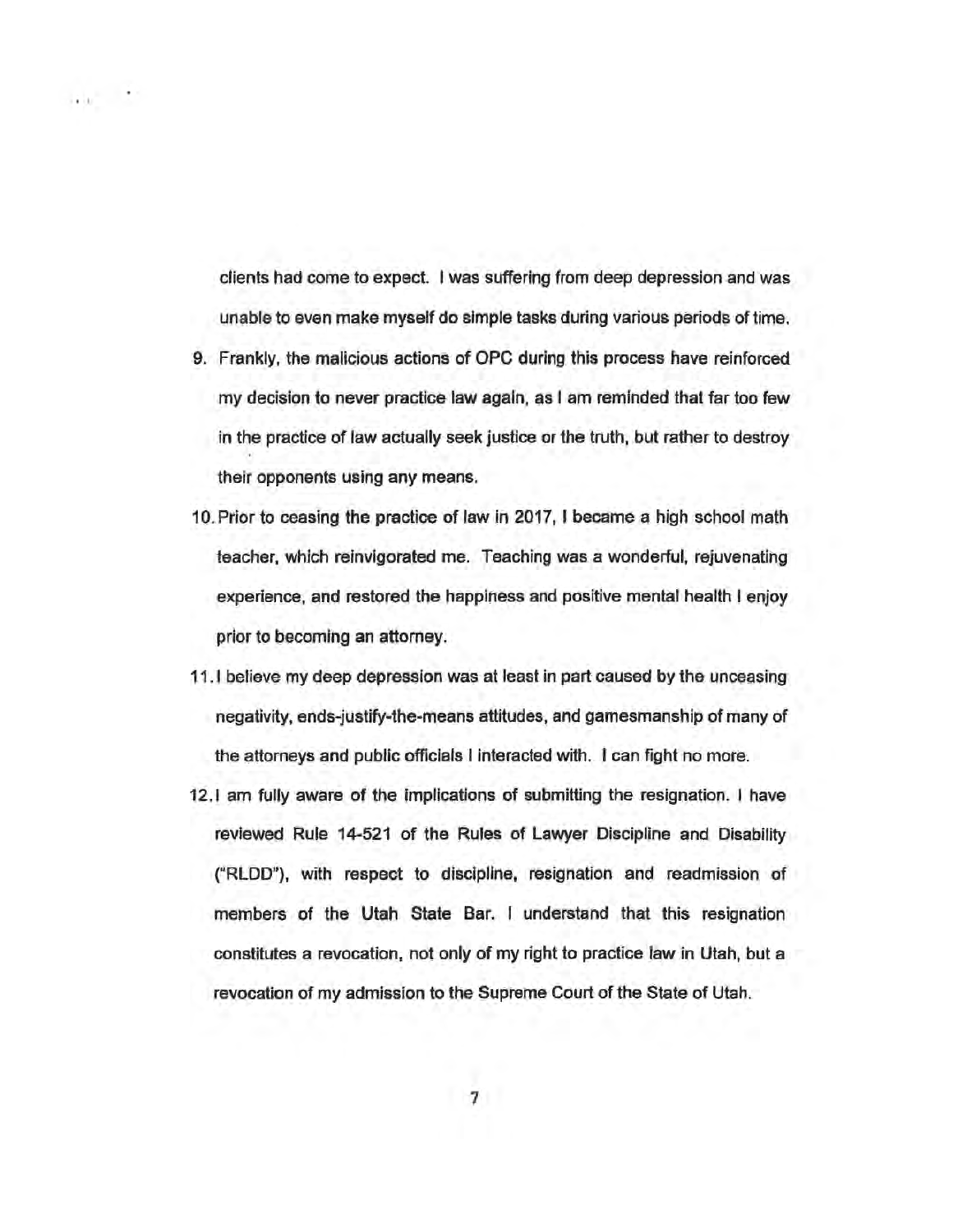- 13. Following the Court's acceptahce of this resignation, I understand that even though I have previously and voluntarily ceased legal practice and did not renew my bar membership In Utah, was already informed that I am no longer permitted to practice by the Utah bar and Utah courts, and have no present plans or intention to resume legal practice in Utah anytime in the future, my name will be stricken from the rolls of those admitted before this Court and that I will be enjoined from the practice of law in Utah.
- 14.1 have already caused the removal of any indicia as an attorney, counselor at law in Utah, or similar title and since July 2017 in all other respects have ceased from acting in such a capacity.
- 15. Should I desire to be readmitted to practice law in the State of Utah, I understand that I will be required to make application under Rule 14-525. RLOO, and comply with any and all other requirements for readmission to the Bar.
- 16.1 acknowledge that, on its filing in this Court, this Resignation with Discipline Pending will become public record of the Court, open for inspection by anyone requesting to see it and a notice of my resignation and I expressly waive any confidentiality pursuant to Rule 14-515(a) in this matter, in this respect.